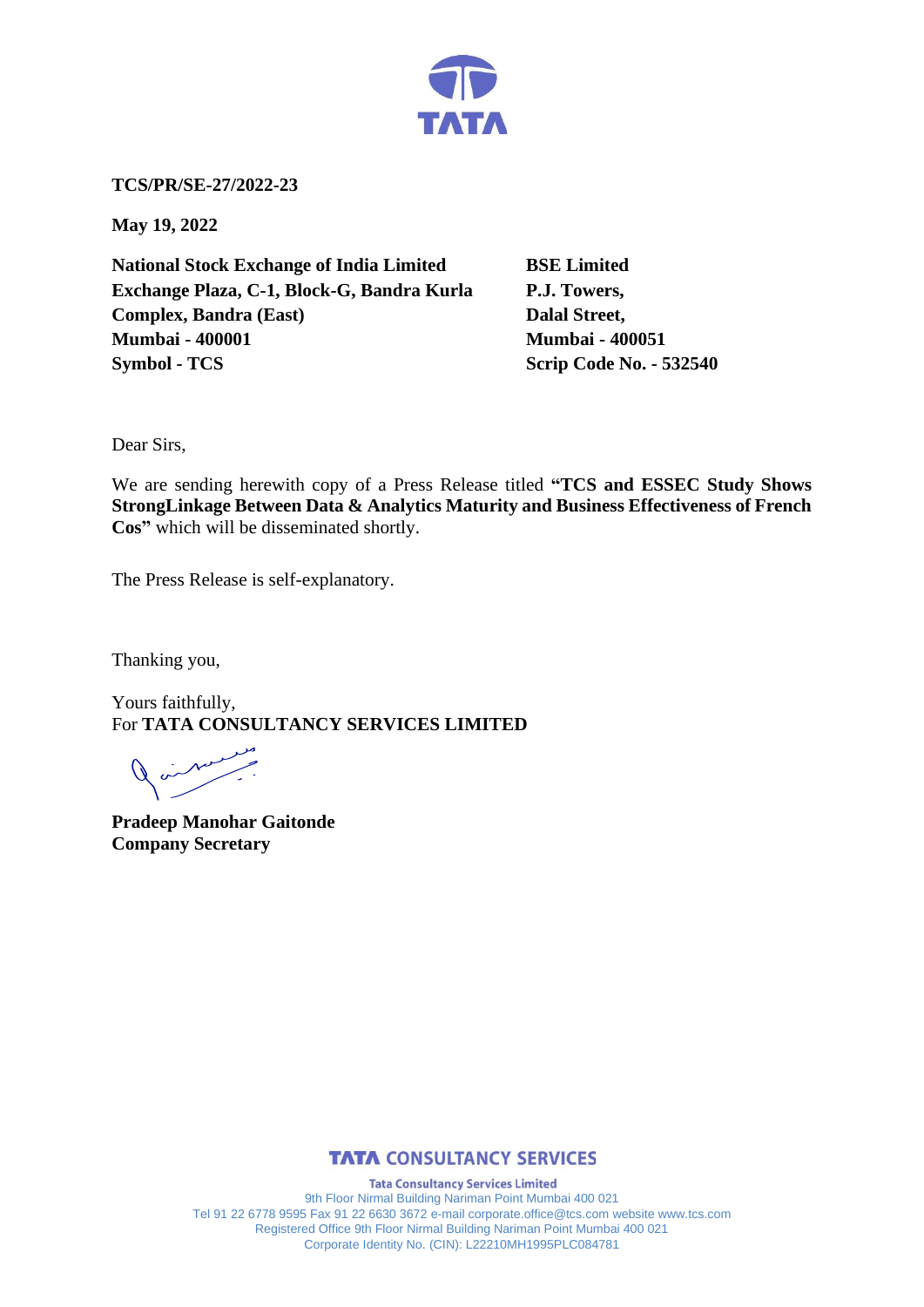

For immediate use Press Release

## **TCS and ESSEC Study Shows Strong Linkage Between Data & Analytics Maturity and Business Effectiveness of French Cos**

*Survey of 105 Business Leaders in France by Tata Consultancy Services and ESSEC Business School Assessed Data & Analytics Maturity Across Organizational, Technological, Human and Financial Dimensions and Identified Key Areas for Prioritization*

**PARIS | MUMBAI May 19, 2022**: Tata Consultancy Services (TCS) (BSE: 532540, NSE: TCS) published a new report *Unlocking the Value of Data,* based on a survey of 105 business leaders from French companies, conducted in collaboration with ESSEC Business School. The study explores the data and analytics maturity of French companies, across the four pillars of data strategy: organizational, technological, human and financial.

The study confirms the positive relationship between the data and analytics maturity of organizations and their level of business performance: the higher the level of maturity achieved, the better the company's performance.

However, more than half of the companies surveyed stand at a low or medium level of maturity. Many business leaders believed their organizations may not be sufficiently sharing data across business functions. Data and analytics maturity comes from not just sharing data within the company, but also the ability to integrate a larger number of data sources.

The survey shows that most French companies analyze several types of data and do not limit themselves to data generated within their own organization. Usage of external verified data and open data rises with maturity levels. Among low maturity organizations, 39% use external verified data and 28% use open data, whereas the corresponding numbers among high maturity organizations are 86% and 43% respectively.

As data becomes ubiquitous, it appears that French companies and organizations are now investing massively in analytics. 23% of the companies in the sample devote more than 10% of their turnover to IT and digital transformation and 15% spend more than 10 million euros annually on data and analytics.

While half the respondents have at least one active data lake or data warehouse, 30% of them continue to only use their legacy information system to extract data for reporting purposes. Furthermore, 60% of companies state that they have a low or very low level of automation (capture, processing, provisioning, etc.). Yet, automation processes play a crucial role in improving business efficiency, reducing errors, ensuring proper data structuring; thus, improving effectiveness.

On the topic of talent management, 43% of respondents say that no skill level has been defined for data and analytics. Less than a third have training programs for the purpose of filling certain data-related roles. Finally, only 12% have company-wide induction programs for all employees.

"*Data and analytics maturity is critical to an enterprise's ability to adapt, to personalize its products and services and embrace new business model. It also enables decision makers to better understand all the risks and take informed decisions faster. The study highlights the key areas that French companies need to focus on to improve their data maturity,*" said **Rammohan Gourneni, Country Manager, TCS France**. "*Leveraging its rich portfolio of assessment frameworks and automation toolsets, TCS has been helping leading French companies define their data strategies, modernize their data estates and accelerate their growth and transformation journeys."*

"*At a time when company digitalization targets the performance of its processes, the data & analytics maturity of the organization sign the foundations of its ability to take advantage of both its data and its analytical power*," explained **Isabelle Comyn-Wattiau, director of the Strategy and Information Governance**